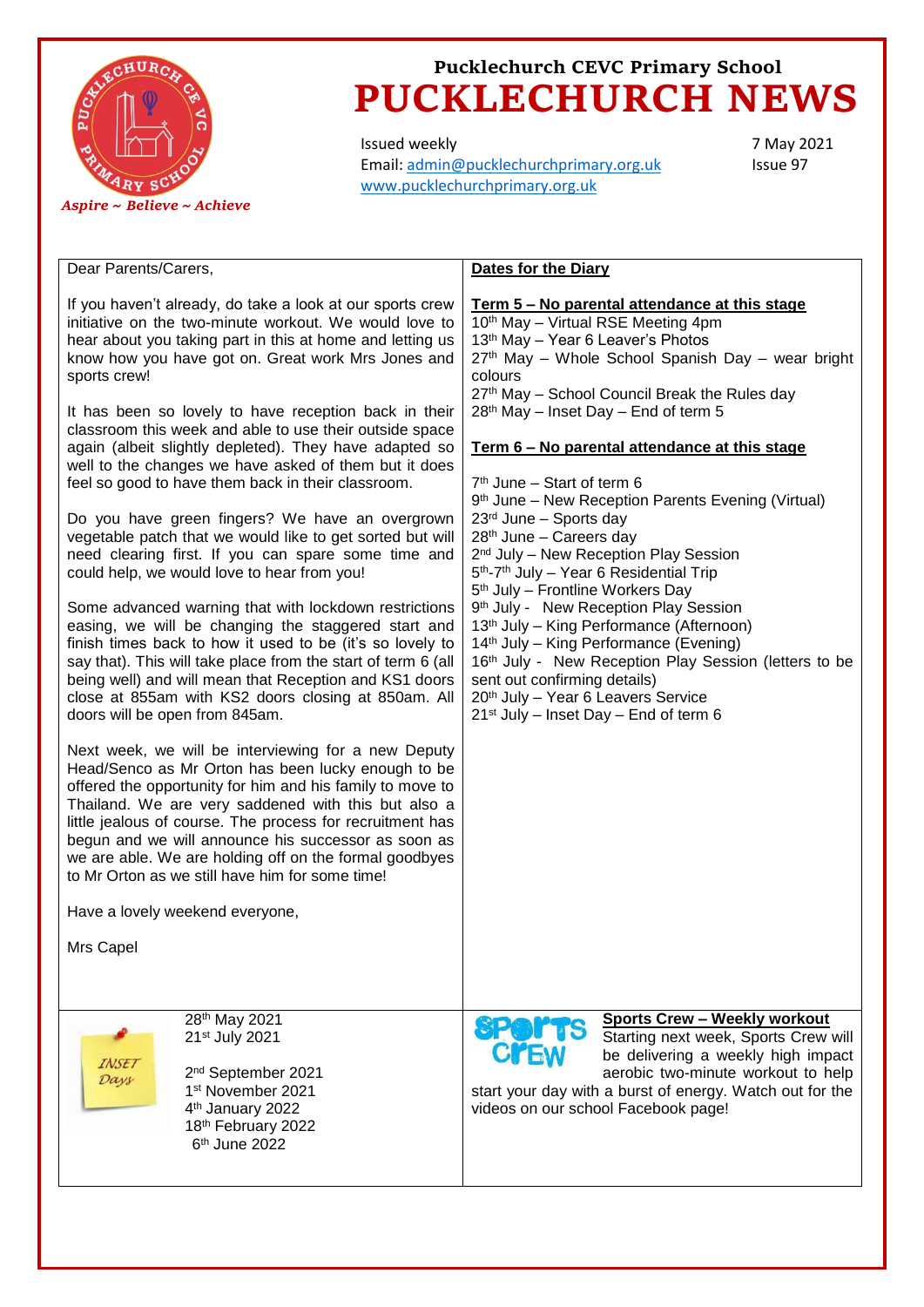

# **Pucklechurch CEVC Primary School PUCKLECHURCH NEWS**

Issued weekly Email: [admin@pucklechurchprimary.org.uk](mailto:admin@pucklechurchprimary.org.uk) [www.pucklechurchprimary.org.uk](http://www.pucklechurchprimary.org.uk/)

7 May 2021 Issue 97



#### **School Council Break the Rules Day!**

Don't forget that School Council are hosting their very first Break the Rules day on Thursday 27<sup>th</sup> May.

The rules to choose from are:

**Don't wear school uniform Take an extra break Wear face paint Wear the silliest hair style Change your timetable.**

**Reading** 

champions!

**Spanish Day**

This week's results are:

Armstrong KS – 43% Armstrong RF – 77% Armstrong AM – 43% Newton JB – 62% Newton GJ – 75% King  $SB - 48%$ King  $JC - 55%$ 



For £1 you can break as many rules as you like. Thank you, *School Council*

#### **TimesTables Rockstars!**

Well done to Miss Coleman's Top Rockers this week! These 3 students have accessed TT Rockstars the most out of everyone in the whole school this week:



1. Ruby – King JC

- 2. Callum Newton GJ
- 3. Darcey Newton GJ

#### **Reading challenge!**

Don't forget that on Thursday  $27<sup>th</sup>$  May, we will be having a whole school Spanish Day. To celebrate almost a year of learning a brand new language, we will As part of our homework we encourage all children to read 5 times a week at home.

> We are excited to launch our new 'Reading at Home award' where if your child

reads 5 times a week each week they will be entered into a prize draw at the end of the term to win an Amazon voucher where they can purchase a book or treat of their choice!

Happy reading!



class.

All children can come to school wearing colours of a flag of a Spanish speaking country. To help you out, red and yellow

are the colours of the flag of Spain, green, red and white are the colours of the flag of Mexico and blue, red and white are the colours of the Cuban flag. If you want to research colours of other

be learning more about the culture of Spanish speaking countries as well as practising the Spanish vocabulary that we have been learning this year in



Spanish speaking countries, feel free! Equally, it is fine if you would just prefer to wear brightly coloured clothes as the day will be one of celebration!

Well done to Armstrong RF for being this week's